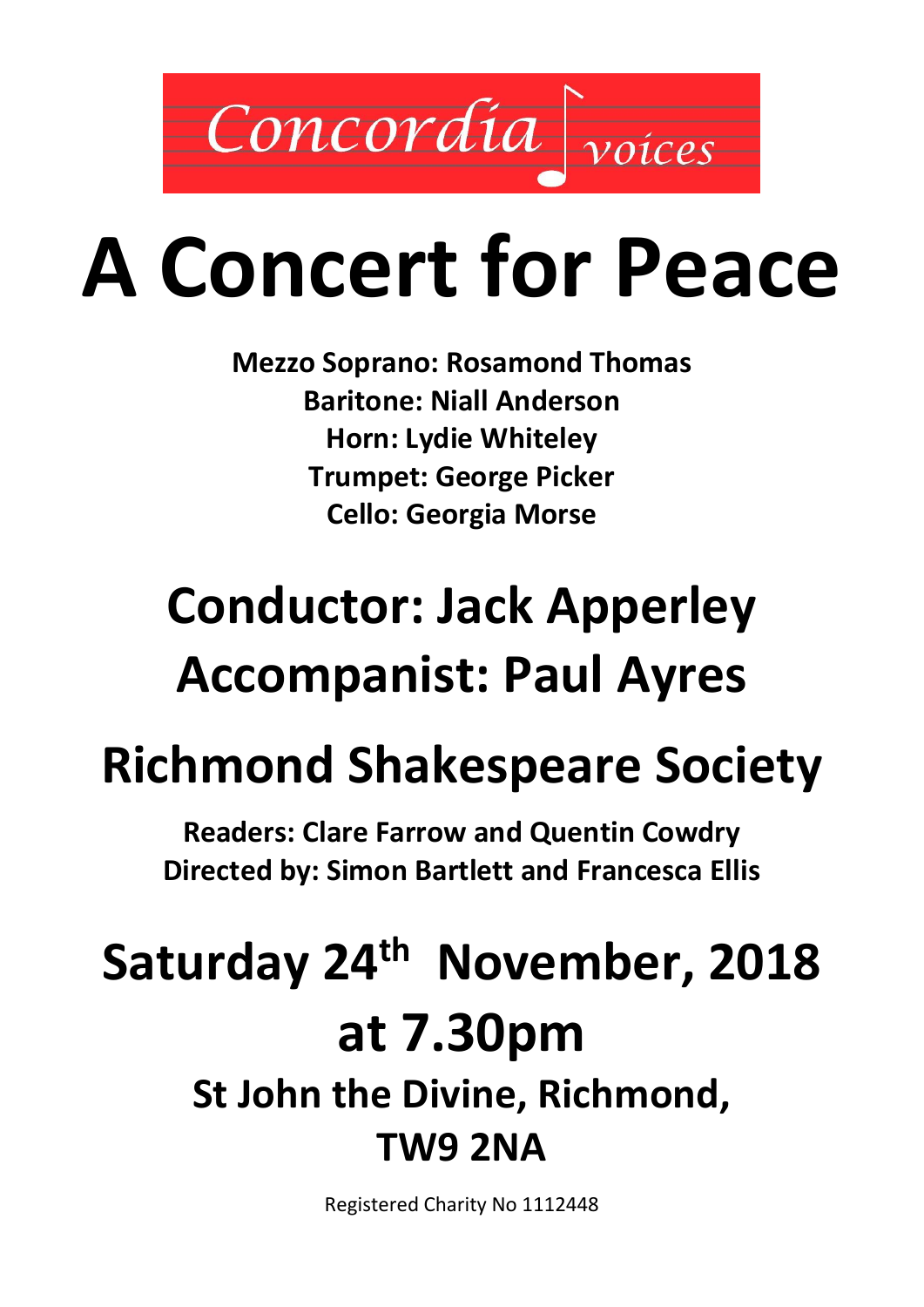|                                                          | <b>The Last Post</b> |                             |
|----------------------------------------------------------|----------------------|-----------------------------|
| <b>Bring Us O Lord God</b>                               |                      | <b>William Henry Harris</b> |
| <b>Everyone Sang</b>                                     |                      | <b>Siegfried Sassoon</b>    |
| <b>Agnus Dei</b>                                         |                      | <b>William Petter</b>       |
| <b>The Christmas Truce</b>                               |                      | <b>Carol Ann Duffy</b>      |
| Verlieh uns Frieden                                      | ****                 | <b>Felix Mendelssohn</b>    |
| <b>The Drum</b>                                          |                      | <b>John Scott of Amwell</b> |
| <b>For the Duration</b>                                  |                      | <b>Ted Hughes</b>           |
| <b>Agnus Dei</b>                                         | ****                 | <b>Samuel Barber</b>        |
| <b>Six Young Men</b>                                     |                      | <b>Ted Hughes</b>           |
| <b>An extract from Little Gidding</b>                    |                      | <b>Thomas Stearns Eliot</b> |
| <b>Abendlied</b>                                         |                      | <b>Josef Rheinberger</b>    |
| <b>Bogoroditse Dyevo</b>                                 | <b>Interval</b>      | Sergei Rachmaninov          |
| As the Team's Head Brass                                 |                      | <b>Edward Thomas</b>        |
| <b>Burgundy's speech</b><br>(from Henry V Act V Scene 2) |                      | <b>William Shakespeare</b>  |
| Requiem                                                  |                      | <b>Maurice Duruflé</b>      |

**Reveille**

The readings chosen to accompany the choral works in this concert portray, in the widest sense and across the centuries, the impact of war on the lives of ordinary people, highlighting the need for peace now and for future generations.

We politely suggest that, should you wish to applaud, you do so at the breaks indicated by the asterisks **\*\*\*\*** and at the ends of each half.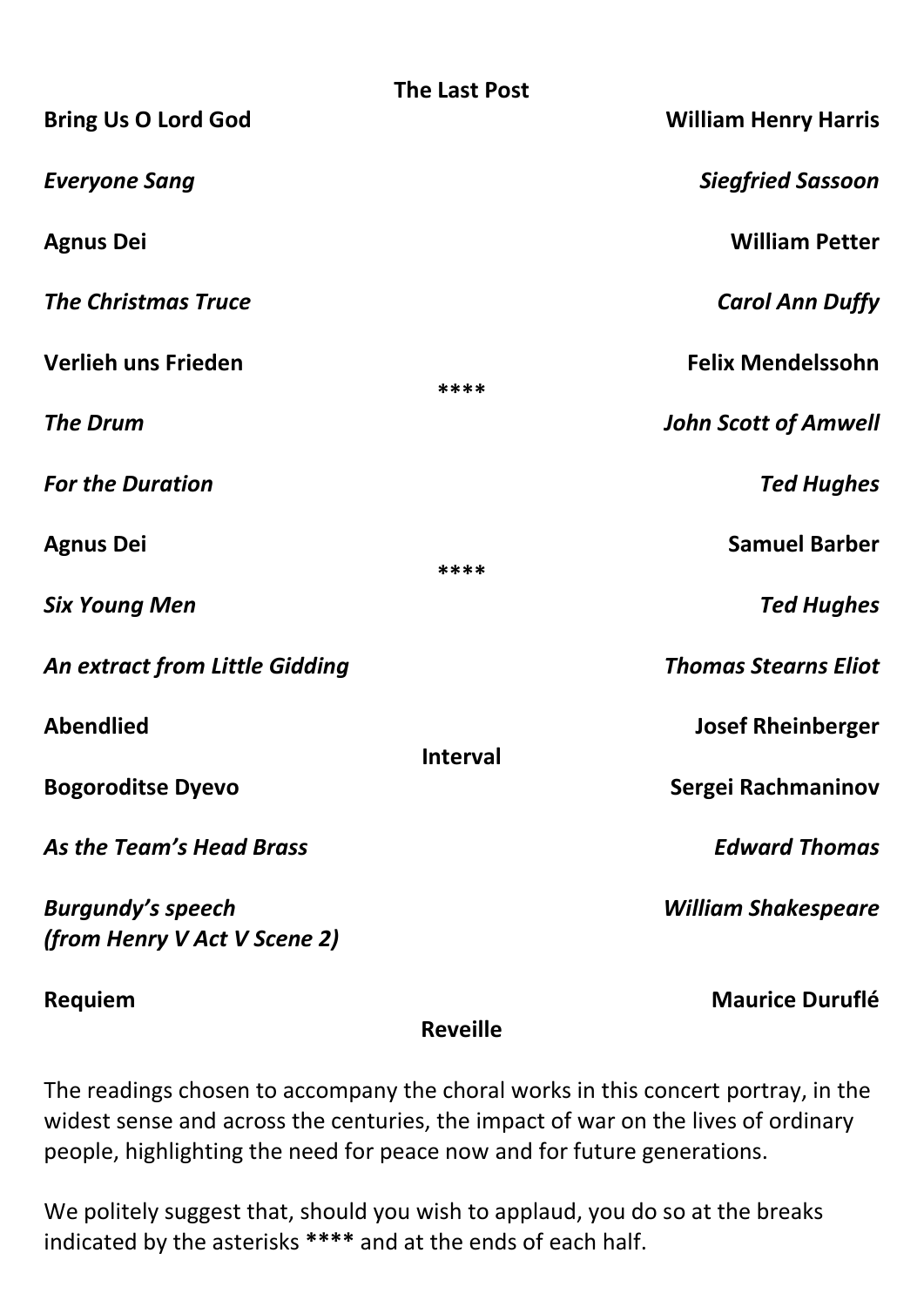### **The Last Post**

### **Bring Us O Lord God William Henry Harris (1883-1973)**

Harris, almost an exact contemporary of Stravinsky, began his musical life as a chorister at Holy Trinity Church, Tulse Hill. At the age of fourteen he was given a "flexible position" as an assistant organist at St David's Cathedral in Wales and aged sixteen he won a scholarship to the Royal College of Music. Harris held positions as professor of organ and harmony at the R.C.M., and later as organist at New College, Christ Church Oxford and St George's Chapel, Windsor.

Harris wrote mainly Anglican Church music including services, canticles and anthems, his works were premiered at the Proms and he conducted at the 1937 and 1953 coronation services. Two of his best known pieces are the anthems *Faire is the Heaven* and *Bring us O Lord God,* the latter composed in 1959 and set to a religious text by the metaphysical poet John Donne (1572-1631).

Donne's vision of paradise in God's presence is set by Harris to lush, sumptuous harmonies for double choir harking back to the style of the composer's teachers, Charles Wood and Hubert Parry. A radiant picture of heaven is painted through varying choral textures and colours and the music builds to a resplendent climax. Harris then abruptly changes the mood and concludes the piece with his most mystical music for the closing Amen passage and astonishing final chord.

### *Everyone Sang Siegfried Sassoon (1886-1967)*

### **Agnus Dei William Petter (1982-2016)**

William was our much loved Musical Director between 2011 and 2016 whose life was tragically cut short by Sarcoma. Born to musical parents, he was a chorister in the New College Choir, Oxford and took lessons in piano, organ, violin and singing. Whilst studying for a neuroscience degree at UCL, he returned to vocal study and attended the RAM as a post-graduate where he gained the highest award, a DipRAM with distinction.

In addition to his post with Concordia, William directed several London choirs including that of St Magnus the Martyr, he performed with notable ensembles such as The Sixteen, undertook numerous solo engagements and also found time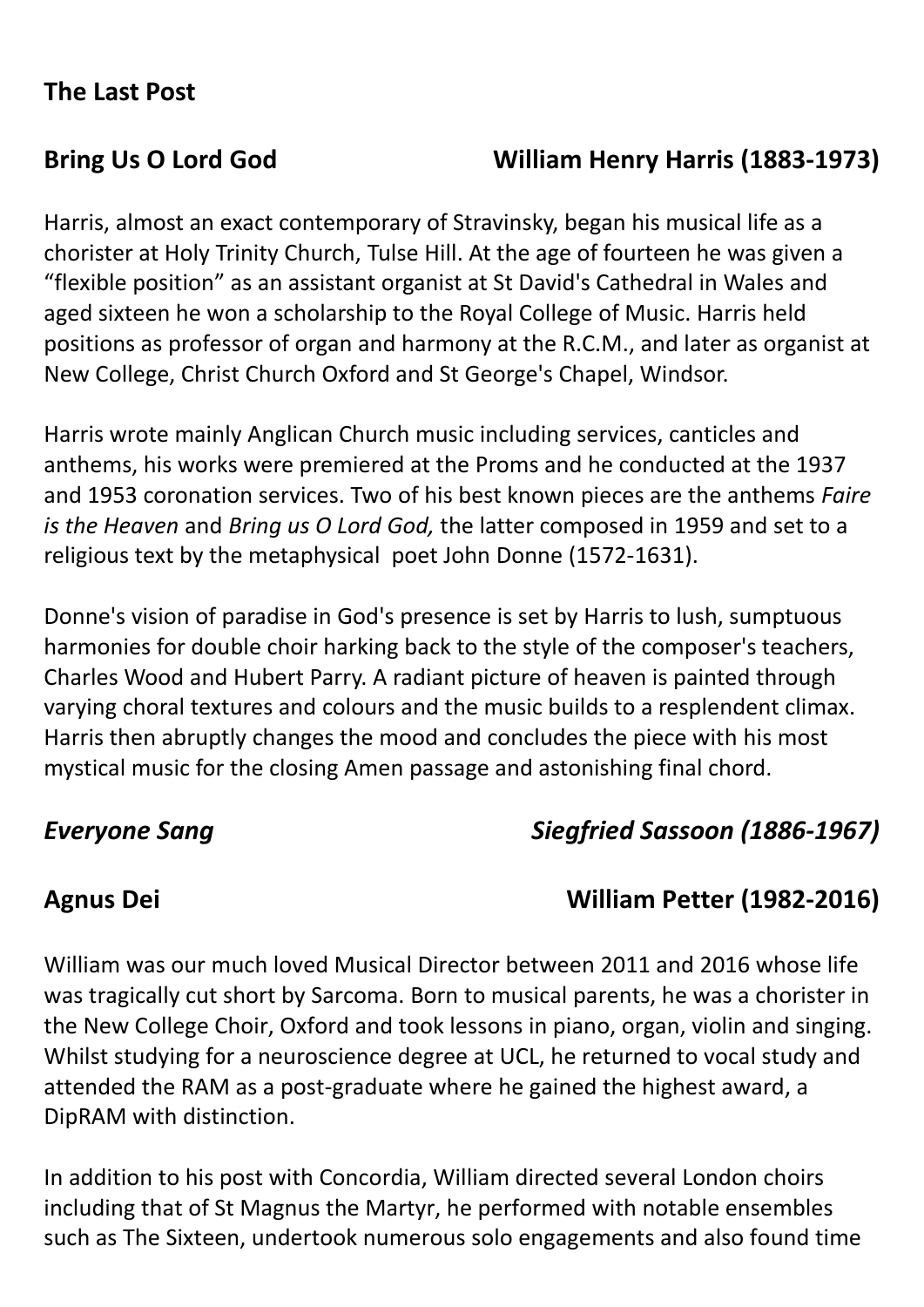to teach. In 2013 he was diagnosed with cancer but continued to sing, conduct and teach whilst emerging also as a talented composer.

William left a body of sacred choral music influenced by his love of the European choral tradition and with a leaning towards Romanticism. The *St Magnus Mass* was composed for the 2015 London Festival of Contemporary Church Music, and was originally conceived for the solo voices of his professional church choir. After William's death, a CD of his music - including two masses and the setting of *The Lord's Prayer* - was released, performed by an augmented choir of William's professional friends and colleagues. In his review of the CD, Observer journalist Stephen Pritchard commented on the "timeless quality" of the works which he deemed to be "remarkable for their profound serenity and boundless joy".

Tonight we are singing the *Agnus Dei* from the *St Magnus Mass*.

| Agnus Dei,                | Lamb of God,                          |  |
|---------------------------|---------------------------------------|--|
| Qui tollis peccata mundi, | Who takes away the sins of the world, |  |
| Miserere nobis.           | Have mercy on us.                     |  |
| Dona nobis pacem.         | Grant us peace.                       |  |

Details of William's compositions and availability of his CD can be found on his web site<http://www.williampetter.org/index.html> .

### *The Christmas Truce Carol Ann Duffy (1955)*

### **Verlieh uns Frieden Felix Mendelssohn (1809-1847)**

Mendelssohn was born in Hamburg to a cultured and intellectual Jewish family, but he was not raised in the Jewish faith. At the age of eight he was baptised as a Protestant and remained a practising Lutheran for most of his life. Mendelssohn showed early musical talent, received formal training in Paris and Berlin and went on to become a prolific composer of keyboard music, overtures, incidental music, symphonies, concertos, oratorios and chamber works. In his time, he also made his name as a conductor. He was a great admirer of JS Bach who, by the mid 19<sup>th</sup> century, was mostly known for his keyboard works, pieces which were regarded more as exercises to play and study than as recital material. However, in Berlin in 1829, Mendelssohn directed a performance – the first since Bach's death in 1750 - of the *St Matthew Passion*. This received great acclaim and he is acknowledged as being responsible for the revival of interest in Bach's music.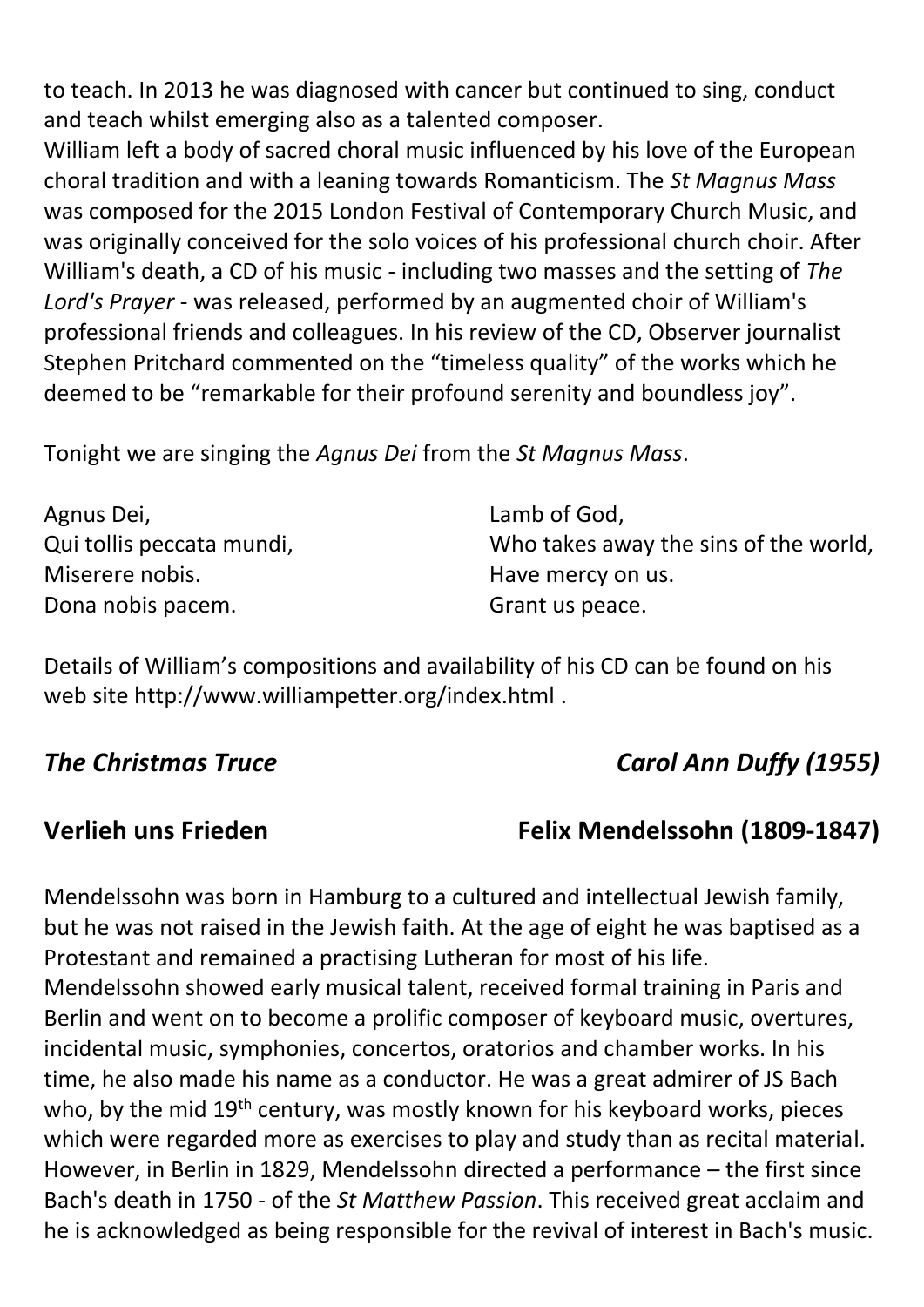Mendelssohn undertook gruelling conducting tours visiting the major cities of Europe, and between 1830 and 1831, his itinerary included Vienna and Rome. In Vienna, he was given a copy of the Lutheran hymnal and was struck by the power and beauty of the music. During a subsequent visit to Rome and the Vatican, Mendelssohn set to work on *Verleih uns Frieden*, his prayer for peace. His text is a German translation, by Luther, of *Dona Nobis Pacem.*

The work's accompaniment was originally scored for strings, woodwind and organ but is also performed accompanied solely by the organ. Bach's influence can be heard in the flowing instrumental introduction and in the simple chorale-like melody (Mendelssohn's own) sung first by the basses and then the altos against a beautiful bass counter-melody. It is only in the third setting of the verse that we hear the full choir with accompaniment. *Verleih' uns Frieden* concludes with a quiet repetition of the last line of the text in a double canon, as if a gentle affirmation of peace.

Verleih uns Frieden gnädiglich, Herr Gott, zu unsern Zeiten. Es ist doch ja kein andrer nicht, der für uns könnte streiten, denn du, unser Gott, alleine.

Mercifully grant us peace, Lord God, in our times. For there is no other Who could fight for us But you alone, our God.

**\*\*\*\***

*The Drum John Scott of Amwell (1731-1783)*

*For the Duration Ted Hughes (1930-1998)*

### **Agnus Dei Samuel Barber (1910-1981)**

Barber was born in West Chester, Pennsylvania. He wrote his first piece aged seven, attempted an opera aged ten and at fourteen attended the Curtis Institute where he studied voice, piano and composition. Barber's output includes operas, ballets, works for orchestra, chamber music, choral pieces and solo compositions for piano and organ.

*Agnus Dei* is an arrangement of the music known most commonly as The *Adagio for Strings*, a work which has become not only an icon of American music but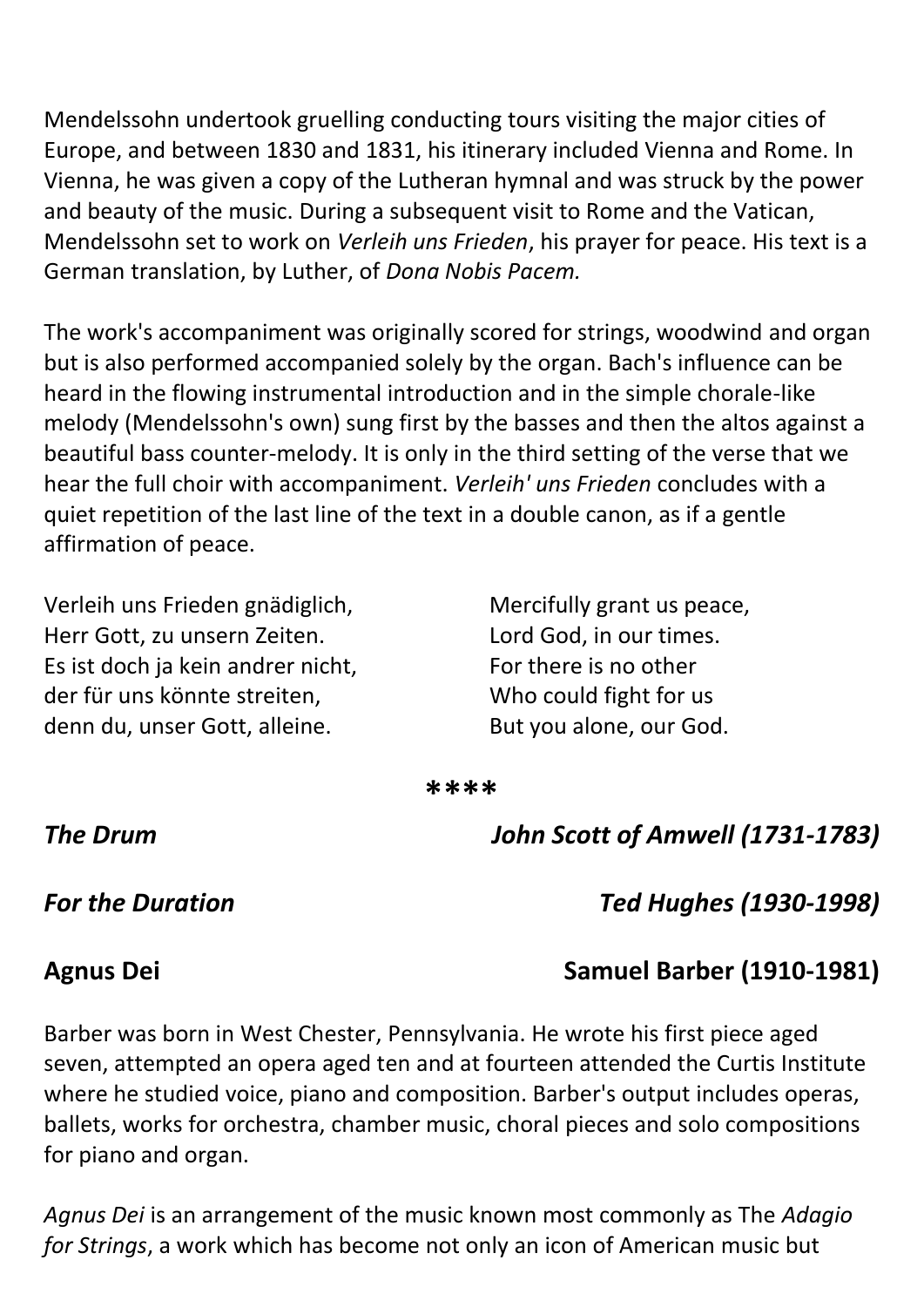known as a universal expression of grief played at funerals, used in several films and broadcast after the deaths of Presidents Roosevelt and J.F. Kennedy. Originally written as the slow movement of string quartet opus 11 and begun in 1936, the work was finally published in 1943. The *Adagio* had such an impact that Barber reworked it for string orchestra and also gave his permission for the publication of other instrumental arrangements. The choral adaptation, a setting by the composer of text from the Roman Catholic Mass, was first performed in 1967.

The music is intensely lyrical, built mostly on ascending stepwise intervals and gaining intensity through increases in dynamics and textural density. After a fortissimo climax, there is a moment of silence followed by a reprise of the melody. In the final bars the altos are heard slowly reiterating the opening five notes.

Agnus Dei, Qui tollis peccata mundi, Miserere nobis. Dona nobis pacem.

Lamb of God, Who takes away the sins of the world, Have mercy on us. Grant us peace.

**\*\*\*\***

### *Six Young Men Ted Hughes*

*An extract from Little Gidding Thomas Stearns Eliot (1888-1965)*

### **Abendlied Josef Rheinberger (1839-1901)**

Rheinberger, born in Liechtenstein, was an organist and composer who spent most of his life in Germany. He showed musical talent at an early age, studied at the Munich Conservatorium and became a professor of piano and composition. In his music can be heard influences of his contemporary Brahms, as well as the earlier musical giants, Schubert and Bach. Rheinberger wrote a wealth of music for the organ, as well as choral religious works including twelve masses, a *Requiem* and a *Stabat Mater*.

*Abendlied* is the third of a collection of three sacred songs published in 1873. The text, from Luke, Ch. 24, is scored for two soprano parts, two tenors, plus alto and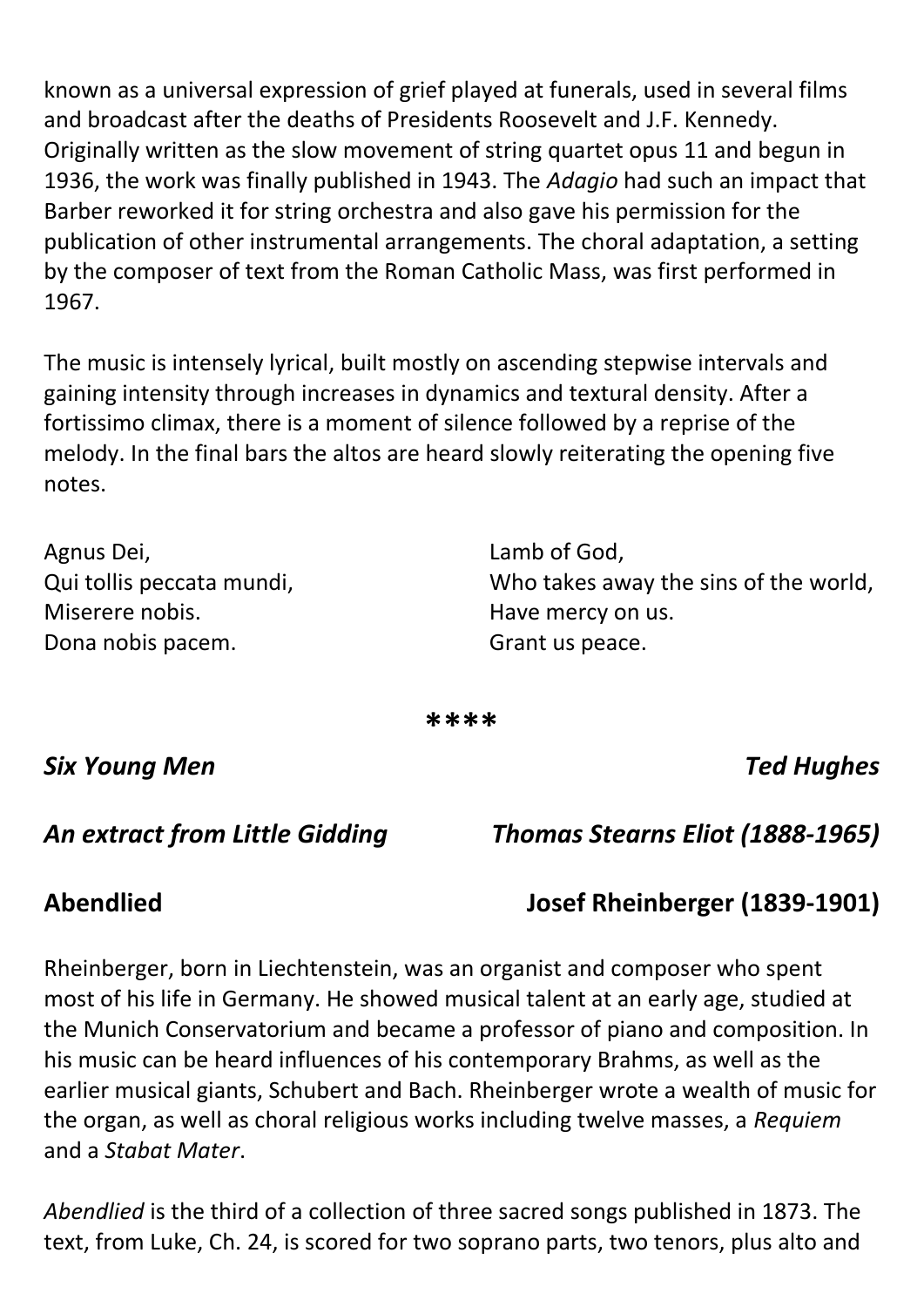bass. An "a cappella" piece for six-part choir and written when the composer was only sixteen, *Abendlied* has been called a "miniature gem" of the choral repertoire.

Bleib bei uns, denn es will Abend werden, und der Tag hat sich geneiget. Bide with us, for evening shadows darken, and the day will soon be over.

**\*\*\*\***

## **Interval**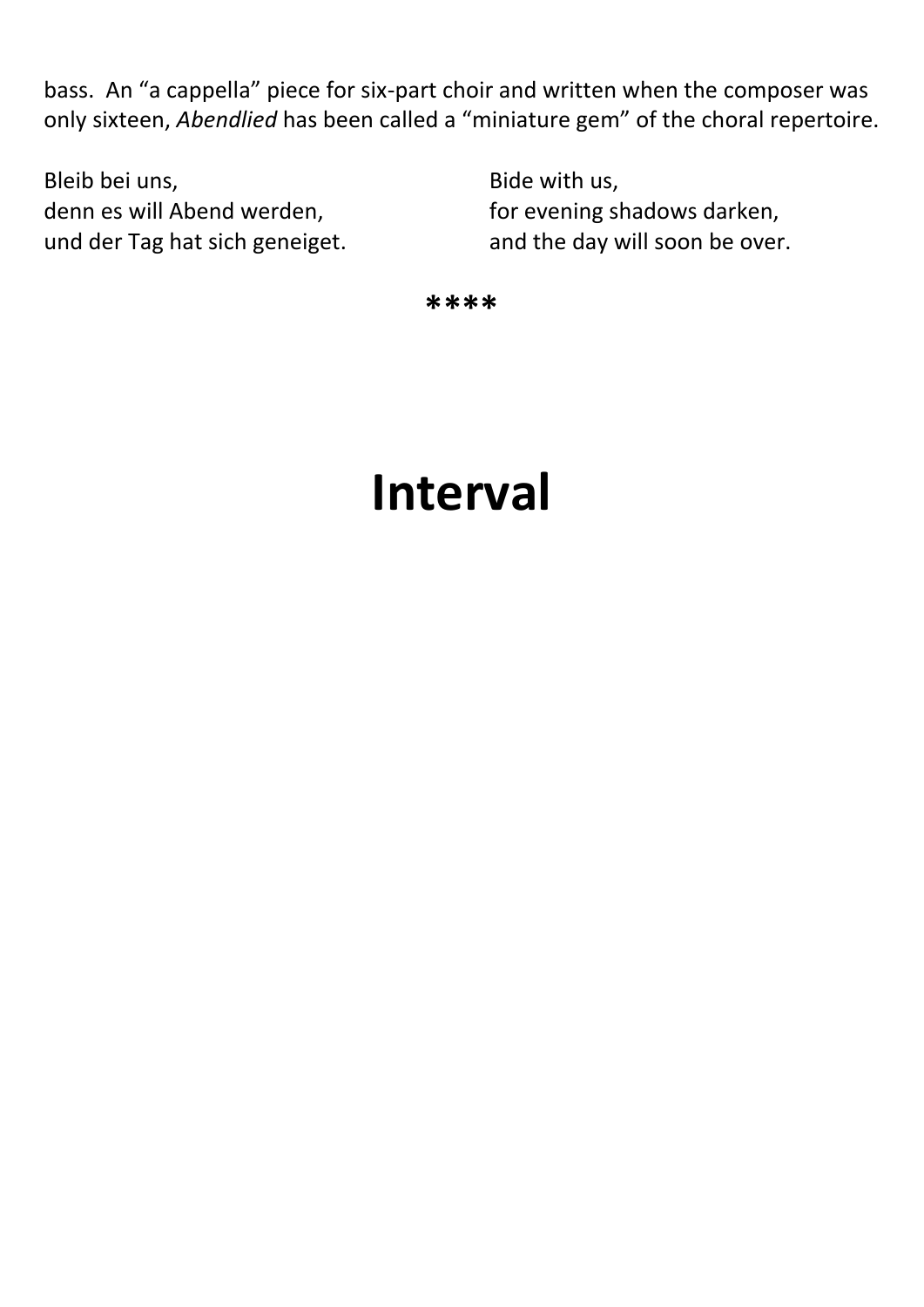### **Bogoroditse Dyevo Sergei Rachmaninov (1873-1943)**

Rachmaninov is considered to be the last great representative of Romanticism in Russian classical music. In his lifetime he excelled as a composer, pianist and conductor and is well-known for his large-scale symphonies and concertos. Rachmaninov's choral output includes sacred and *a cappella* works set to liturgical Slavonic texts. *Bogoróditse Dyévo* (Rejoice, O Virgin) comes from the composer's *a cappella* setting of *The All Night Vigil*, a service celebrated before major feasts in the Russian Orthodox Church. The melody is based on a simple Medieval hymn chant to which Rachmaninov adds rich harmonies. Mostly sung quietly and reverently, the piece has a sudden and overwhelming fortissimo passage to the words " yáko Spása - borne the Saviour" before subsiding to the mood of the opening bars.

Bogoróditse Dyévo, ráduisya, Blagodátnaya Maríye, Gospód s tobóyu. Blagoslovyéna ty v zhenákh, i blagoslovyén plod chryéva tvoyevó, yáko Spása rodilá yesí dush náshikh.

Rejoice, O Virgin Mother Of God, Mary full of grace, the Lord is with You.

Blessed are You among women, and blessed is the Fruit of Your womb, for You have borne the Saviour of our souls.

### *As the Team's Head Brass Edward Thomas (1878-1917)*

### *Burgundy's speech William Shakespeare (1564-1616) from Henry V Act V Scene 2*

### **Requiem Maurice Duruflé (1902-1947)**

Duruflé was born in Louviers, Northern France. At the age of ten he became a chorister at Rouen Cathedral School where he also studied piano and organ and it was here that he first heard Gregorian Chant which was to inspire his *Requiem*. Duruflé completed his musical education at the Paris Conservatoire where he added composition to his studies. A humble and self-critical musician who constantly reworked his music, Duruflé has only fourteen published works in his name.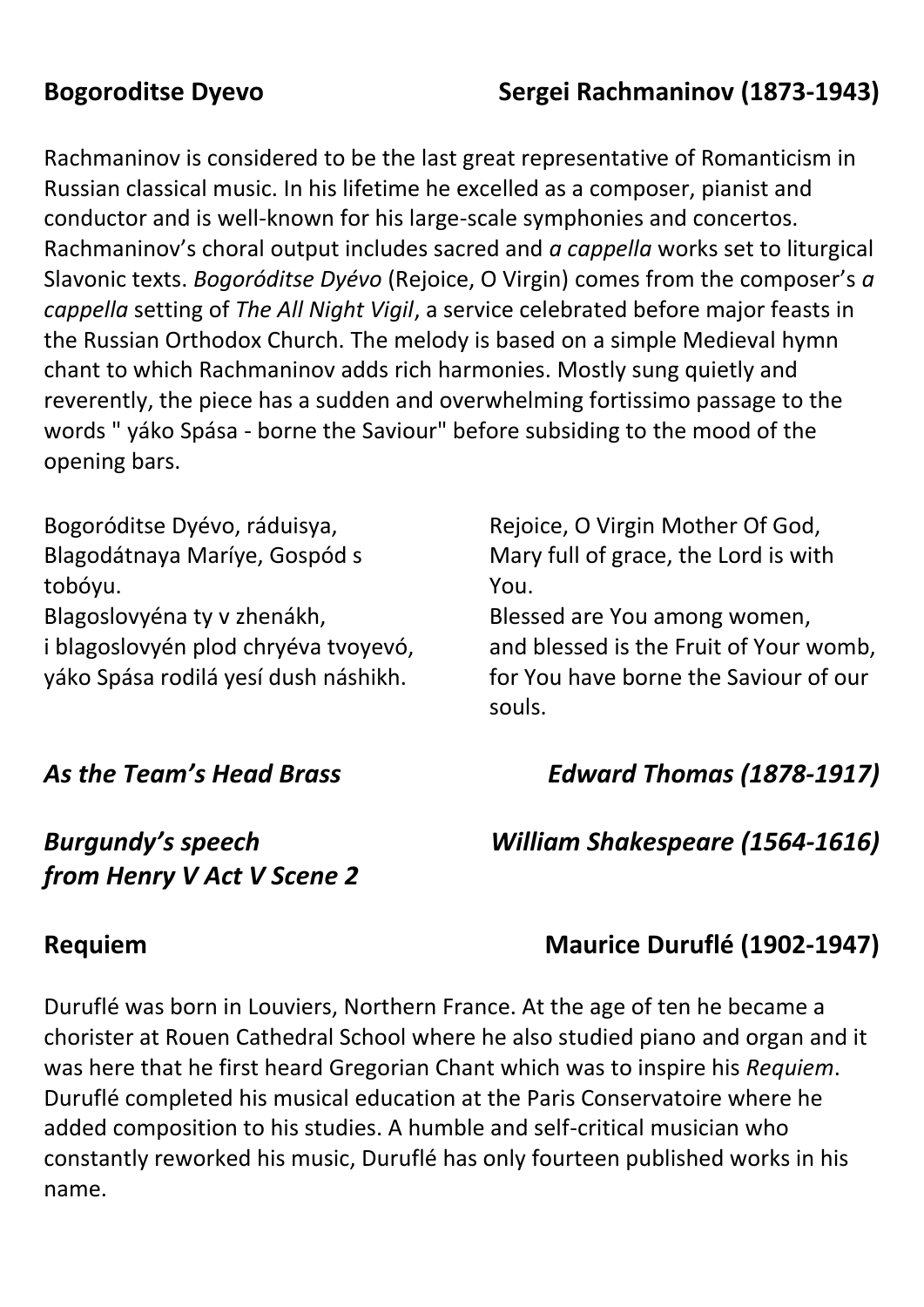The Requiem, completed in 1947, bears many similarities to Fauré's well-known work of 1900, and established Duruflé's fame world-wide. His music embraces a fusion of styles, but at its core are the emotionless and timeless plainchant themes of the Gregorian Mass for the Dead. It might seem that the fluid rhythms would be incompatible with the regularity of modern bar lines, but it was Duruflé's intent to "reconcile as far as possible Gregorian rhythm with the exigencies of modern metre". He achieves this aim by constantly changing time signatures whilst preserving a sense of spontaneity. To the archaic-sounding melodies based on medieval modes, Duruflé adds harmonies that are often sophisticated and sensuous.

The plainchant of the *Introit* is sung by men's voices above a shimmering, *moto perpetuo* organ accompaniment. The women sing wordlessly and ethereally in the background. With no pause, the music flows directly into the *Kyrie* in which the male voices are gradually joined by the rest of the choir in a firm contrapuntal texture. Above them can be heard the chant played on the organ in lengthened note-values. The *Christe* section at first highlights the soprano voices, then the music builds urgently to a final glorious *Kyrie* for all voices.

The third movement, *Domine Jesu Christe,* is the longest and most intense, starting with an opening plea sung by the altos. The tempo suddenly changes to a dramatic *animato* outburst from the choir at the words "Libera Eas", a phrase repeated three times, each time at a higher pitch and with increasing intensity. A sense of calm is restored with an organ interlude and the terrors of damnation are quieted by the promise of salvation, serenely sung by the sopranos and altos.

In three sections, the *Sanctus* opens and closes with three-part women's voices singing at the lower end of their ranges, accompanied by a shimmering organ figure reminiscent of the *Introit*. Centrally, the music builds to a triumphant climax with repetitions of the word "Hosanna" and here for the first time in the work, the dynamic level is a triple forte. In contrast, the following *Pie Jesu* is a heartfelt prayer for eternal rest. Unlike Fauré (who in his *Requiem* set this movement for boy soprano), Duruflé favours the warmer quality of the mezzo soprano voice. He adds an obligato 'cello part which at first tentatively echoes the last few notes of the singer's phrases, then complements her in a beautifully lyrical duet.

The altos begin the *Agnus Dei* with a solo chant which is then repeated in close imitation by the different choral voices. In this movement, the organ countermelody and beautiful harmonies enhance the plea for eternal rest. The following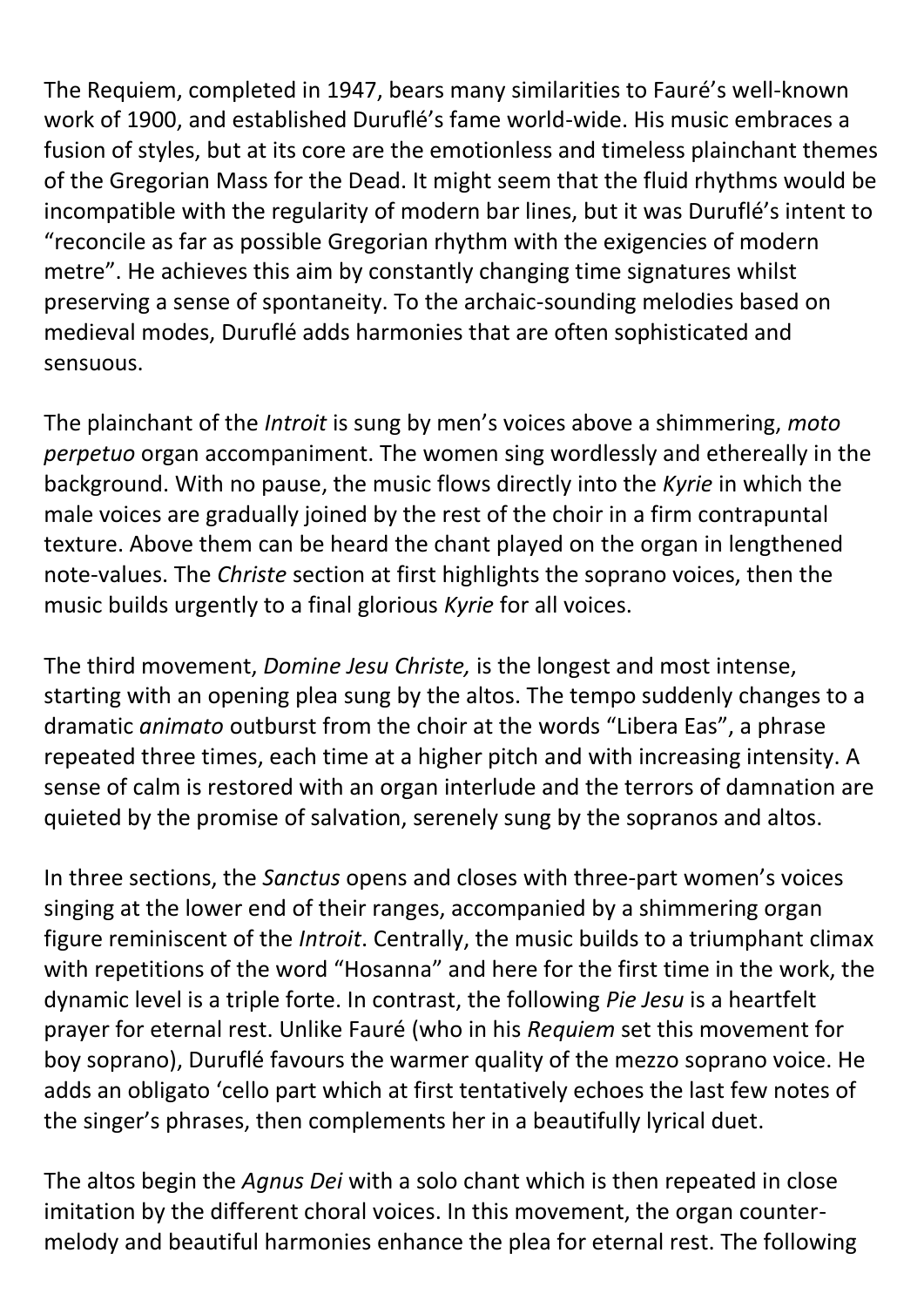*Lux Aeterna*, a simple and beautiful movement, begins with a short organ interlude of constantly changing metre. The sopranos, a cappella, present the chant melody over a pianissimo and wordless harmonisation from the choir.

In stark contrast the *Libera Me* contains many dramatic musical contrasts of dynamics and texture. We hear solo voices and choral blocks of sound, with voices singing at the extremes of their ranges as the mood intensifies. The movement concludes in serenity as the choir in unison sings its plea, firstly all voices together and finally just altos and tenors.

The final movement, *In Paradisum,* opens with a rising tonal cluster played on the organ, as if to herald the sopranos' prayer of ascension. The chorus concludes the work singing sublime, sustained harmonies which, ultimately unresolved, seem to reflect man's uncertainty.

In this work Duruflé chose to focus on themes of peace, hope and light. He wrote that his Requiem was "not an ethereal work which sings of detachment from earthly worries.....it reflects, in the immutable form of Christian prayer, the agony of man faced with the mystery of his ultimate end."

The work is scored for a small orchestra or solo organ accompaniment, and this evening we are performing William Petter's reduced instrumental arrangement for organ, cello, horn and trumpet.

### **Introit**

Requiem aeternam dona eis, Domine, et lux perpetua luceat eis. Te decet hymnus, Deus in Sion, et tibi reddetur votum in Jerusalem; exaudi orationem meam, ad te omnis caro veniet. Requiem aeternam dona eis, Domine, et lux perpetua luceat eis.

Eternal rest give to them, O Lord, and let perpetual light shine upon them. A hymn, O God, becometh Thee in Zion, and a vow shall be paid to Thee in Jerusalem; O Lord, hear my prayer, all flesh shall come to Thee. Eternal rest give to them, O Lord, and let perpetual light shine upon them.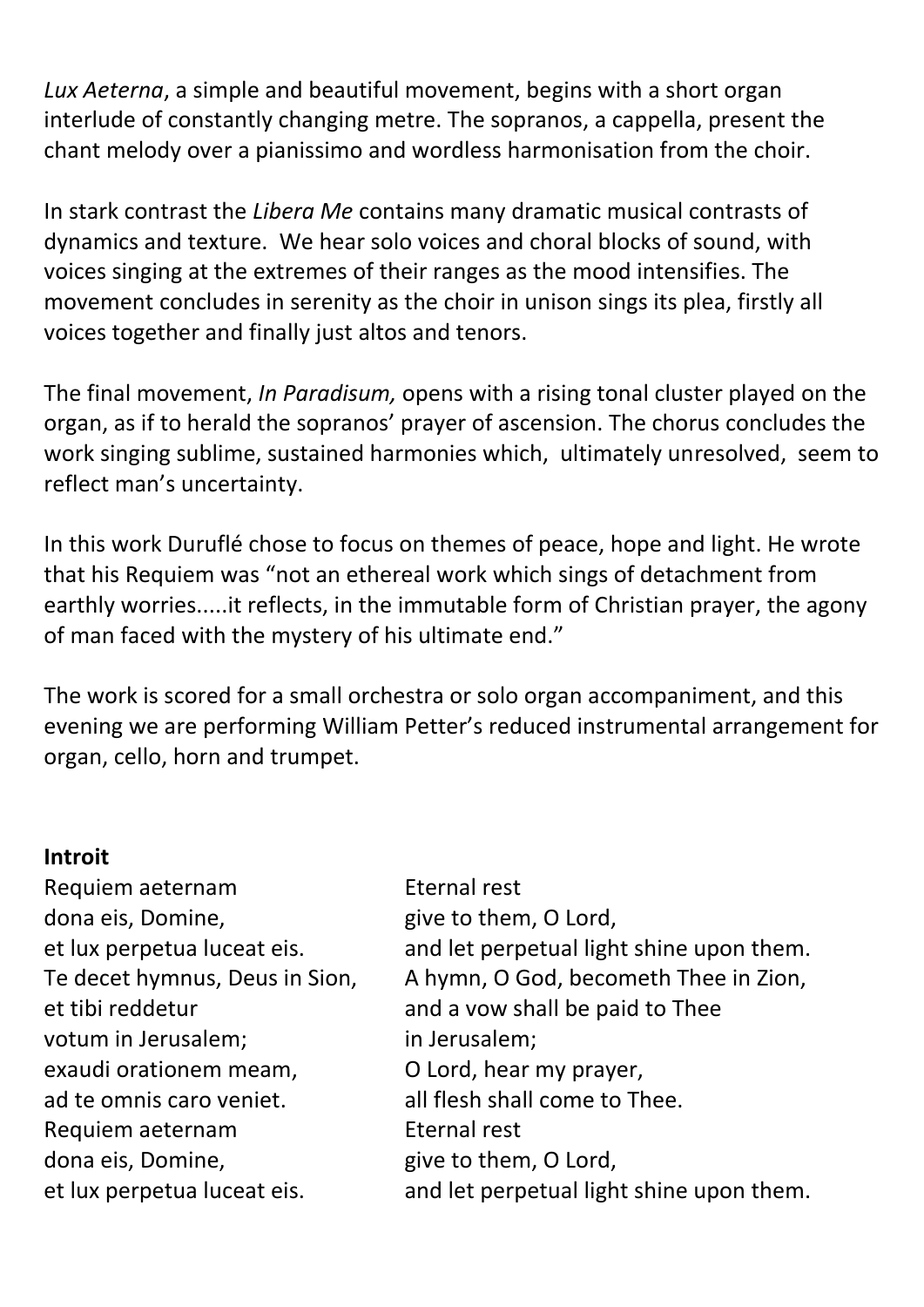### **Kyrie**

Kyrie eleison, Christe eleison. Kyrie eleison.

### **Domine Jesu Christe**

Domine Jesu Christe, rex gloriae, libera animas omnium fidelium defunctorum de poenis inferni et de profundo lacu. Libera eas de ore leonis, ne absorbeat eas tartarus, ne cadant in obscurum. Sed signifer sanctus Michael repraesentet eas in lucem sanctam, quam olim Abrahae promisisti et semini ejus. Hostias et preces tibi, Domine, laudis offerimus. Tu suscipe pro animabus illis, quarum hodie memoriam facimus, fac eas, Domine, de morte transire ad vitam quam olim Abrahae promisisti et semini ejus.

### **Sanctus**

Sanctus Dominus Deus Sabaoth, pleni sunt coeli et terra gloria tua. Hosanna in excelsis! Benedictus, qui venit in nomine Domini. Hosanna in excelsis!

### **Pie Jesu**

Pie Jesu Domine, dona eis requiem sempiternam. Lord have mercy on us, Christ have mercy on us. Lord have mercy on us.

O Lord Jesus Christ, King of glory, deliver the souls of all the faithful departed from the pains of hell and from the deep pit; Deliver them from the lion's mouth that hell engulf them not, nor they fall into darkness. But that Michael, the holy standardbearer, bring them into the holy light, which Thou once didst promise to Abraham and his seed. We offer Thee, O Lord, sacrifices and prayers of praise; do Thou accept them for those souls whom we this day commemorate; grant them, O Lord, to pass from death to the life which Thou once didst promise to Abraham and his seed.

Holy, Lord God of hosts. The heavens and the earth are full of Thy glory. Hosanna in the highest. Blessed is He Who cometh in the name of the Lord. Hosanna in the highest.

Gentle Lord Jesus, grant them eternal rest.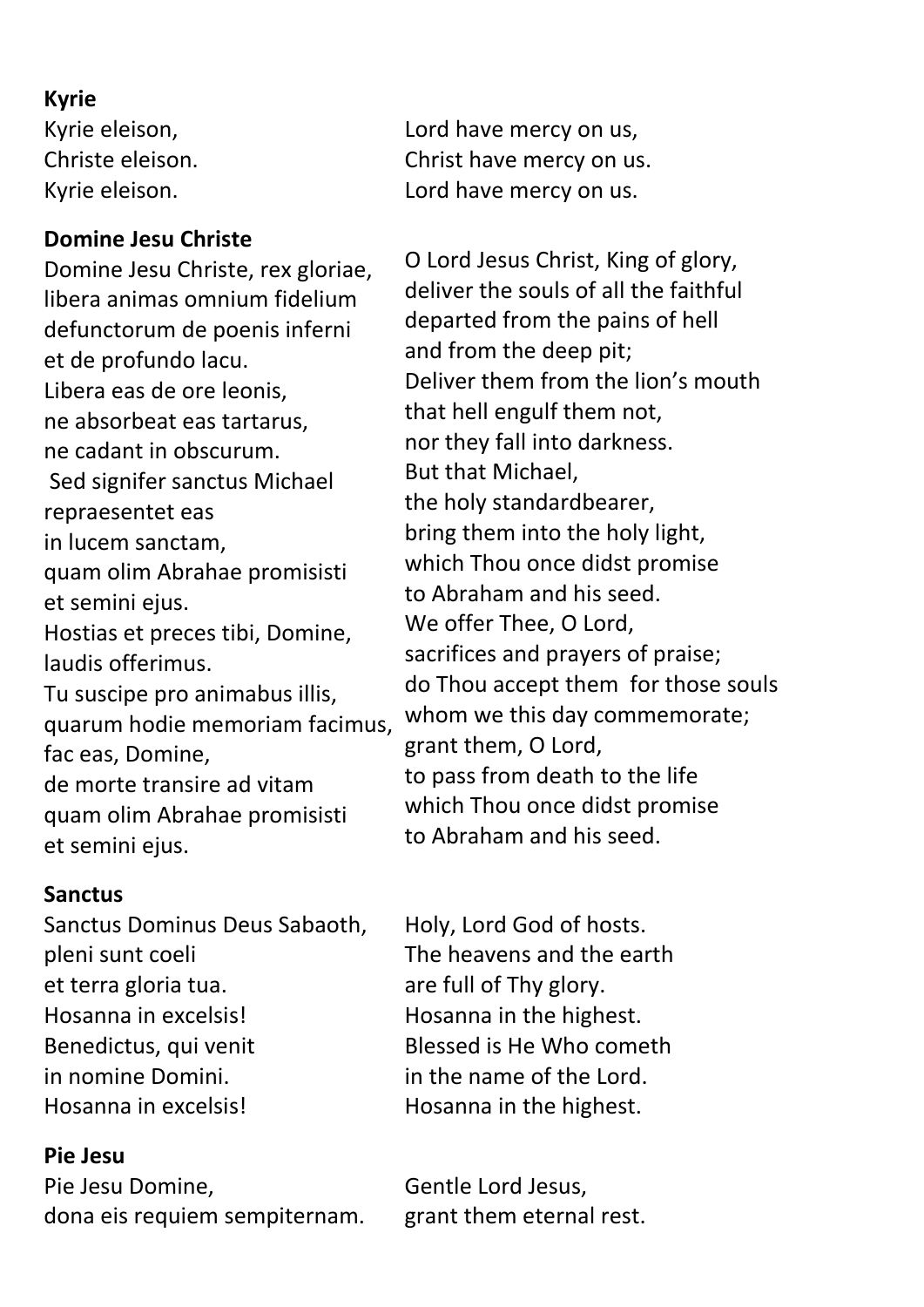### **Agnus Dei**

Agnus Dei, qui tollis peccata mundi, dona eis requiem sempiternam.

### **Lux aeterna**

Lux aeterna luceat eis, Domine, cum sanctis tuis in aeternum, quia pius es. Requiem aeternam dona eis, Domine, et lux perpetua luceat eis.

### **Libera me**

Libera me, Domine, de morte aeterna, in die illa tremenda, quando coeli movendi sunt et terra, dum veneris judicare saeculum per ignem. Tremens factus sum ego et timeo dum discussio venerit atque ventura ira, quando coeli movendi sunt et terra. Dies illa, dies irae, calamitatis et miseriae, dies magna et amara valde. Requiem aeternam dona eis, Domine, et lux perpetua luceat eis. Libera me, Domine, de morte aeterna, in die illa tremenda, quando coeli movendi sunt et terra,

Lamb of God, Who takest away the sins of the world: grant them eternal rest.

May light eternal shine upon them, O Lord, with Thy saints forever, for Thou art kind. Eternal rest give to them, O Lord, and let perpetual light shine upon them.

Deliver me, O Lord, from eternal death on that dreadful day when the heavens and the earth shall be moved, and Thou shalt come to judge the world by fire. I quake with fear and I tremble awaiting the day of account and the wrath to come, when the heavens and the earth shall be moved. Day of mourning, day of wrath, of calamity, of misery, the great day, and most bitter. Eternal rest give to them, O Lord, and let perpetual light shine upon them. Deliver me, O Lord, from eternal death on that dreadful day when the heavens and the earth shall be moved,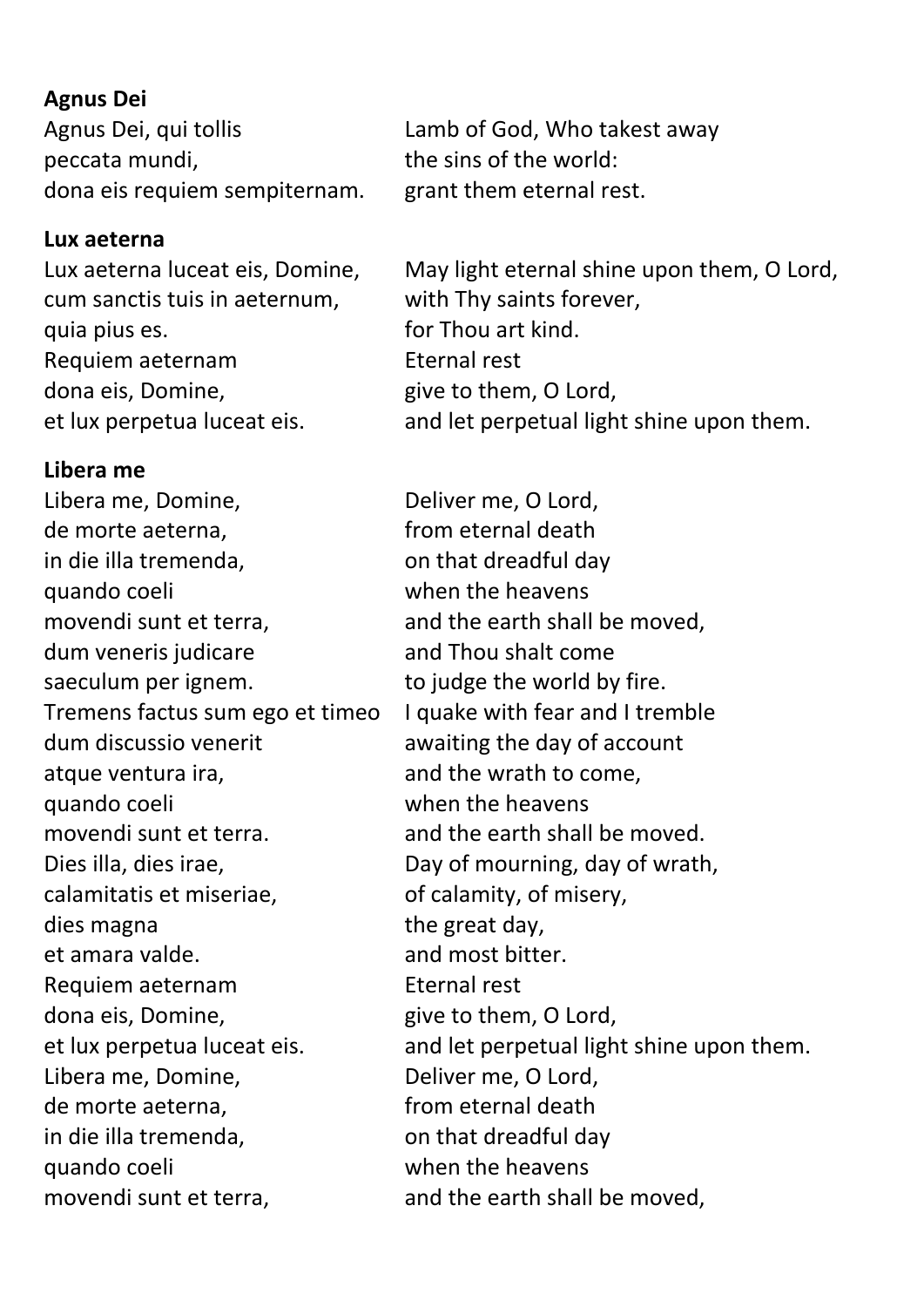| dum veneris judicare | and Thou shalt come         |
|----------------------|-----------------------------|
| saeculum per ignem.  | to judge the world by fire. |
|                      |                             |

### **In Paradisum**

In Paradisum deducant Angeli in tuo adventu suscipiant te Martyres at thy coming may the martyrs receive thee et perducant te in civitatem sanctam Jerusalem. May the angels receive them in Paradise, and bring thee into the holy city Jerusalem.

Chorus Angelorum te suscipit et cum Lazaro quondam paupere aeternam habeas requiem.

There may the chorus of angels receive thee, and with Lazarus, once a beggar, may thou have eternal rest.

### **Reveille**

**\*\*\*\***

**Programme notes by Jane Purser**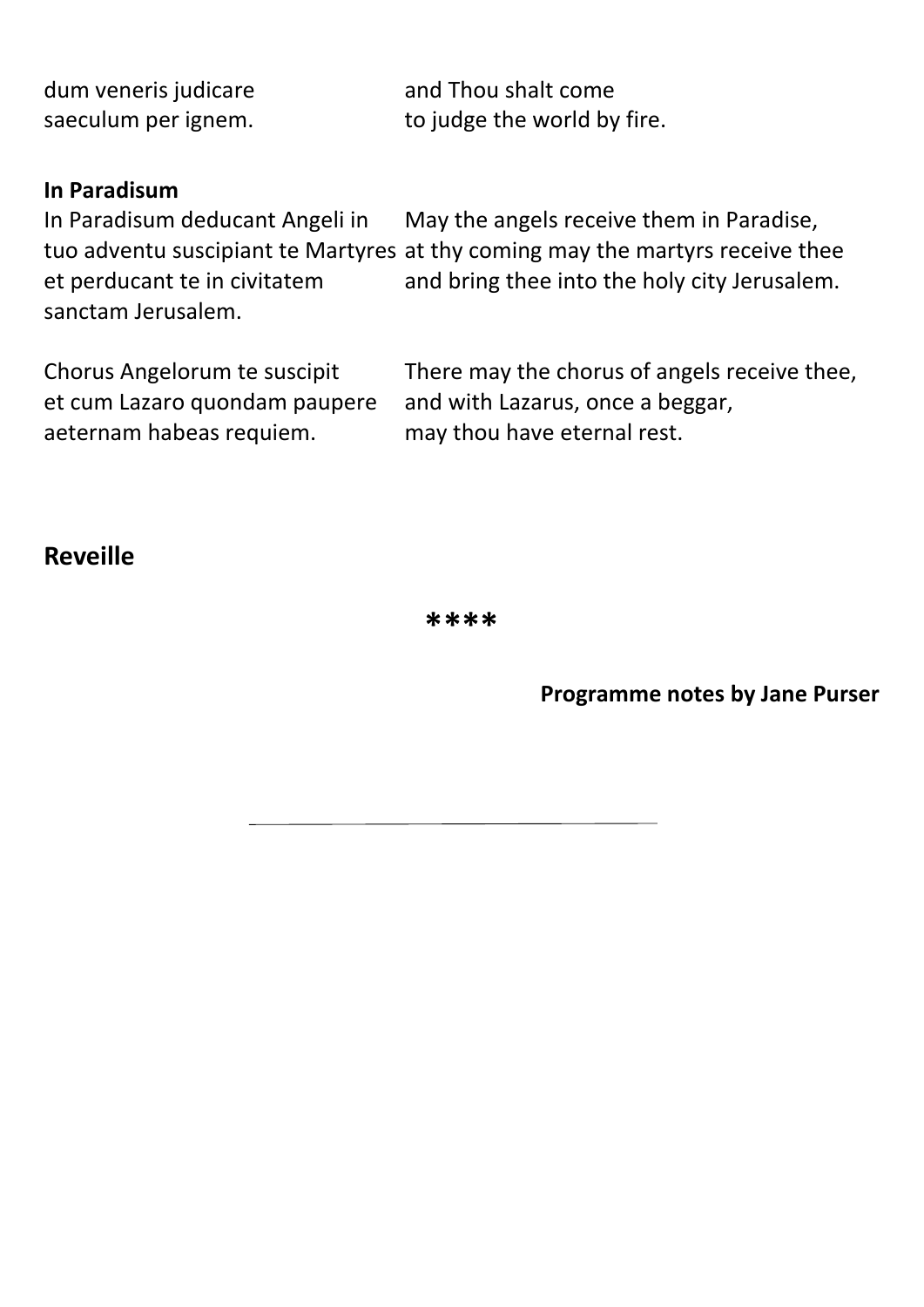### **The Richmond Shakespeare Society**

Concordia Voices are indebted to the RSS for its contribution to tonight's concert for peace. We are grateful to Simon Bartlett and Francesca Ellis who directed this evening's performance and also thank Stephen Oliver for his help in selecting the poems.

### **Clare Farrow - reader**

Clare Farrow is an arts writer and curator, whose love of music and poetry began in childhood. She is reading in honour of her grandfather, Alexander Alfred Farrow (b.1899), who was a Lewis Gunner in the First World War, from 1916-1918. He never spoke about his experiences in the trenches, except for one line to his son, that it was "very, very muddy". His brother Bernard Henry Farrow was killed in 1917.

### **Quentin Cowdry - reader**

Quentin Cowdry, who lives with his wife and two young children in Strawberry Hill, comes from a strong Service background, his father being a retired Army officer, and his maternal grandfather having spent his career in the Royal Navy. He is a published poet who has loved reading and writing verse since his childhood.

### **Rosamond Thomas – mezzo soprano**

Rosamond Thomas is a mezzo-soprano currently in her fourth year as an undergraduate at the Royal Academy of Music, studying with an entrance scholarship under the tutelage of Mary Nelson and Matthew Fletcher. She has achieved the Arthur Burcher Memorial Prize twice, and the Arthur S Sykes Award. She represented the Academy at the Kathleen Ferrier Bursary Award in 2016. Projects during her studies include singing as a member of the chorale in the Kohn Foundation Bach Cantata series, the Spencer Collection, working with Michael Chance and Elizabeth Kenny on early English music, contemporary works written by RAM composers, and a recital of 20<sup>th</sup> Century Russian music.

Recent concert performances include Dvorak's *Stabat Mater,* Mozart's *Mass in C Minor* at Harrow School, Alto soloist in *Messiah* at locations across the UK, Duruflé's *Requiem* for the Laudate Choir, and Mendelssohn's *Elijah* for Seaton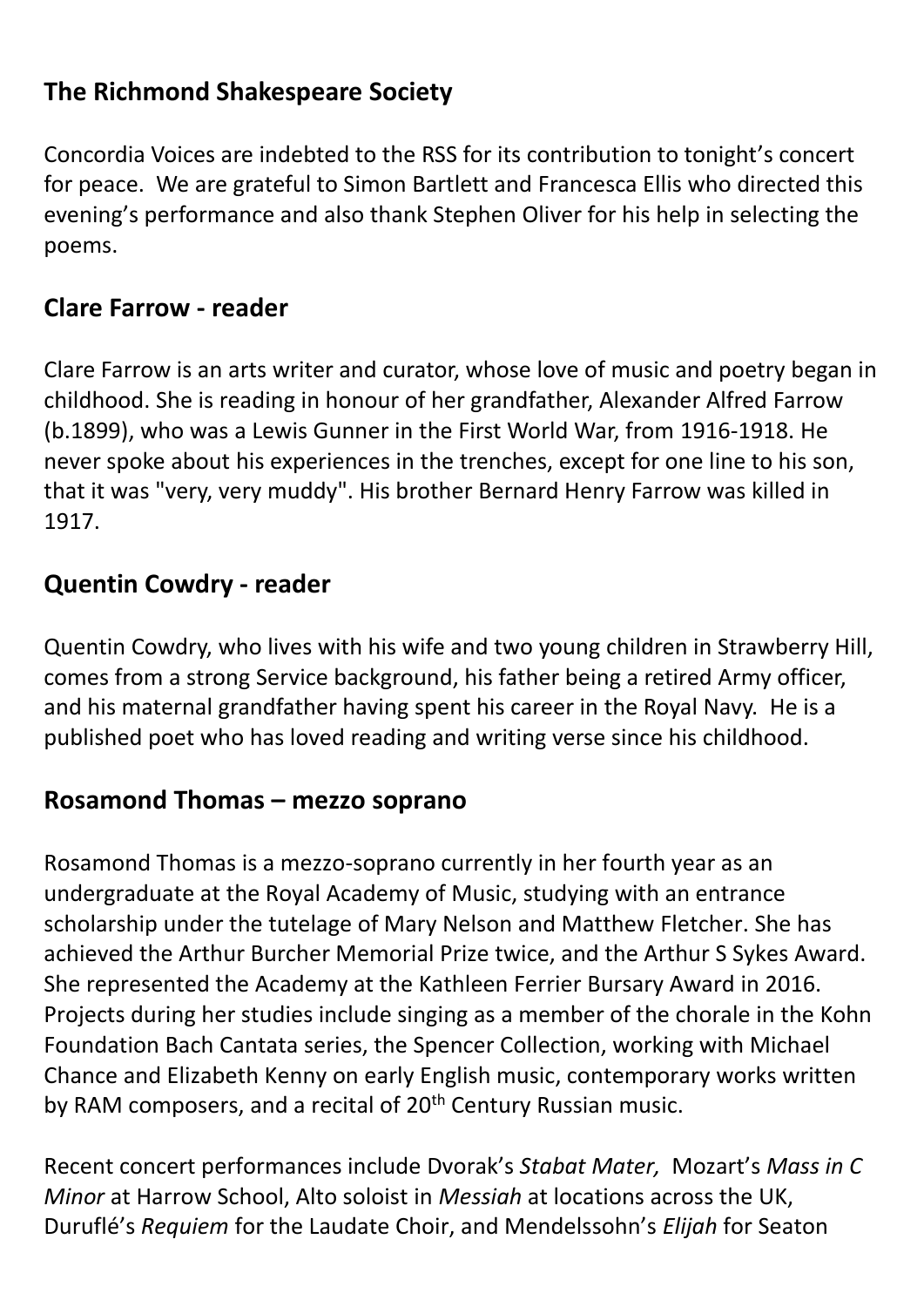Choral Society. Rosamond performed the role of Julius Caesar, in Handel's *Julius Caesar*, for Kings College Opera in March 2017. Her other stage work includes scenes from *Eugene Onegin* (Olga) and *The Pirates of Penzance* (Ruth). She was a member of the Welsh National Youth Opera 2015 performing scenes from *Dido and Aeneas* (Sorceress) and *The Magic Flute* (Third Lady), and sang in the chorus of the Dorset Opera Festival in 2014.

Growing up near Salisbury, in Wiltshire, Rosamond first began singing in the Salisbury cathedral Choir, where she was Head Chorister in her final year. She went on to continue her ensemble singing as a member of the Genesis 16 program (The Sixteen's training scheme) 2014-15, and now sings professionally in consorts and choirs in and around London, such as the Mousai Singers, Reverie and the Armonico Consort.

### **Niall Anderson - baritone**

Originally from Fife, Niall Anderson now studies at the Royal Academy of Music under the tutelage of Glenville Hargreaves and Jonathan Papp. Roles include Aeneas *Dido and Aeneas*, Figaro *Le nozze di Figaro*, Escamillo *La Tragédie de Carmen*, and Marcello *La Bohème* as part of Royal Academy Opera Scenes. Niall is a member of Royal Academy Opera.

Niall has performed globally most notably singing the role of Christus in Bach's *St Johannes Passion* in Würselen, Germany. On the oratorio stage, Niall has sung Mozart's and Fauré's *Requiem* amongst many others in the genre. Niall has experience performing in venues such as St Andrew's Cathedral, Cowdray Hall, St John's Smith Square and Haddo House. Niall is also a member of the prestigious Royal Academy of Music Song Circle where he performed in their annual Schubertiade event this year. A keen performer of new music, Niall sang the Baritone Solo in the Welsh premier of Paul Mealor's *Symphony No.1*, *Passiontide*. Recent engagements include Haydn's *Nelson Mass*, Mozart's *Requiem*, Rossini's *Petite Messe Solenelle* and the role of Escamillo in RAO's production *of La Tragédie de Carmen*. Niall made his Wigmore Hall debut in November in a recital with Julian Prégardien and Christoph Schnakertz. Niall also featured as a soloist in the Royal Academy of Music/Kohn Foundation Bach Cantata Series in 2018 led by Iain Ledingham.

Upon graduating from the University of Aberdeen in 2016, Niall was awarded the Carlaw Music Prize for his services to the music department and was also a finalist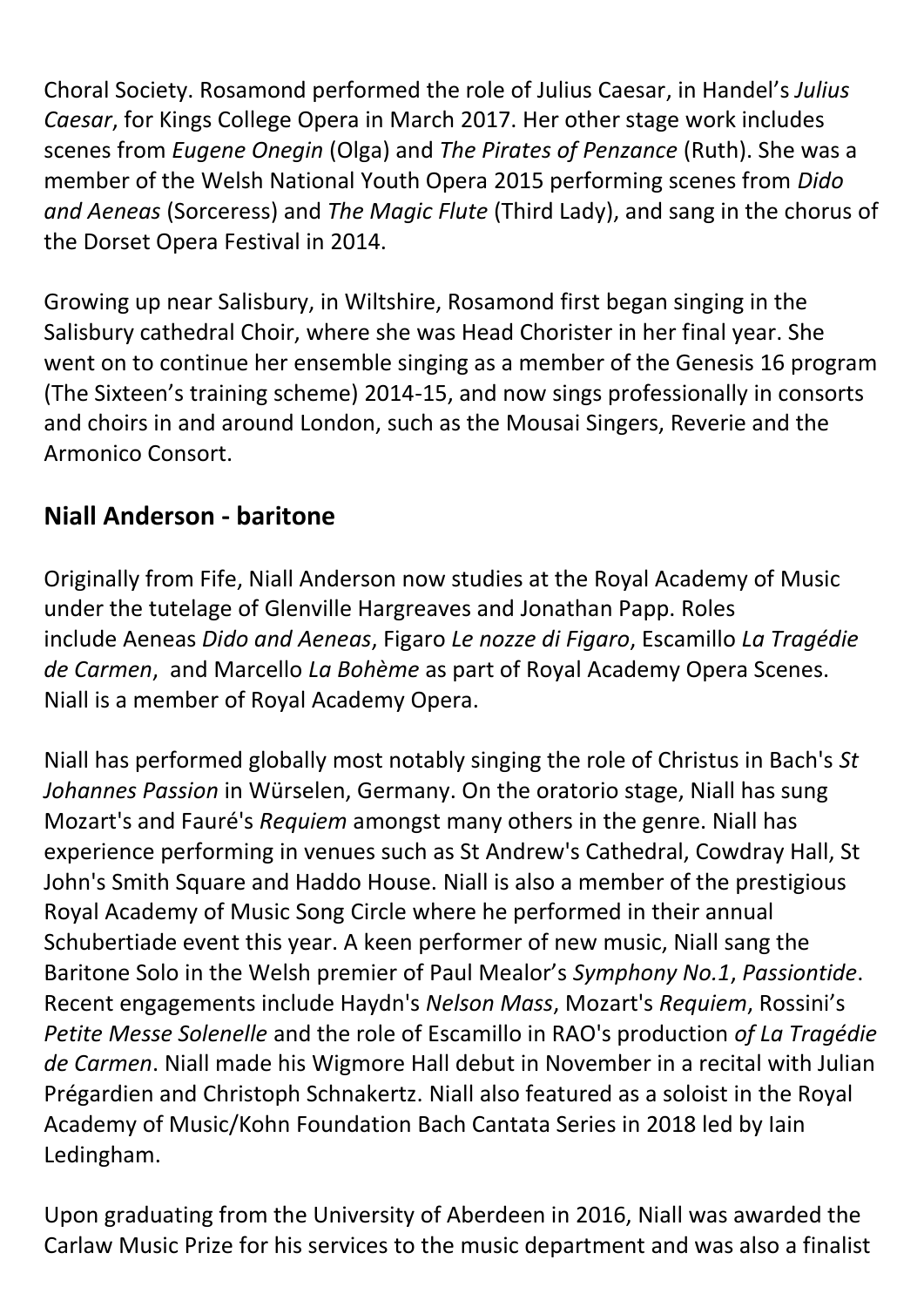in the Ogston Music Prize in 2015 and 2016. In spring 2017, Niall was very highly commended in the Elena Gerhardt Lieder Prize at the Royal Academy of Music.

### **George Picker - trumpet**

George is an alumnus of the University of Birmingham where he studied an undergraduate degree and a master's degree in music, specialising in performance. Whilst at Birmingham, George held the principal trumpet chair for the university's Symphony Orchestra for a year before taking up the university's Philharmonic Orchestra principal seat for three years. He has been taught by some of the leading figures in the trumpet world such as Paul Beniston, Andrew Stone-Fewings and David Blackadder. As well as trumpet playing, George has sung tenor with a variety of choral ensembles such as the CBSO Chorus and the BBC Proms Youth Chorus. George is currently studying for his PGCE in secondary music at the University of Bristol.

### **Georgia Morse - cello**

British-Italian young cellist Georgia Morse is currently pursuing her Master of the Arts Degree in Cello Performance at the Royal Academy of Music in London, studying with Mats Lidstrom. She has recently graduated with Class Honours with a Bachelor and Masters Degree at the Conservatorio "Luigi Cherubini" in Florence, Italy, where she studied with Andrea Nannoni. She was frequently Principal cellist of the Orchestra Sinfonica "Luigi Cherubini", and between 2015-2016 she was selected on audition to be Principal cellist in the Italian Youth Orchestra, where she had the privilege of performing with artists such as Jeoffrey Tate, Enrico Bronzi, Lorenza Borrani, Stanislav Kochanovsky and many others. Since she's been at the Royal Academy of Music Georgia has also worked with conductors such as Semyon Bychkov, Edward Gardner and Jack Van Steen.

She has already had a lot of experience in various fields of classical and nonclassical music. She has in different occasions played as a soloist, in orchestral pieces (Elgar's *Cello Concerto*, Brahms *Double Concerto*) and with cello solo works. She shows a particular aptitude for modern-contemporary classical music. Georgia has a wide back-round of chamber music experience. She has performed in many venues and theatres across Italy and the UK, playing very diverse kinds of music, from classical to contemporary, in both traditional and unusual ensemble formations.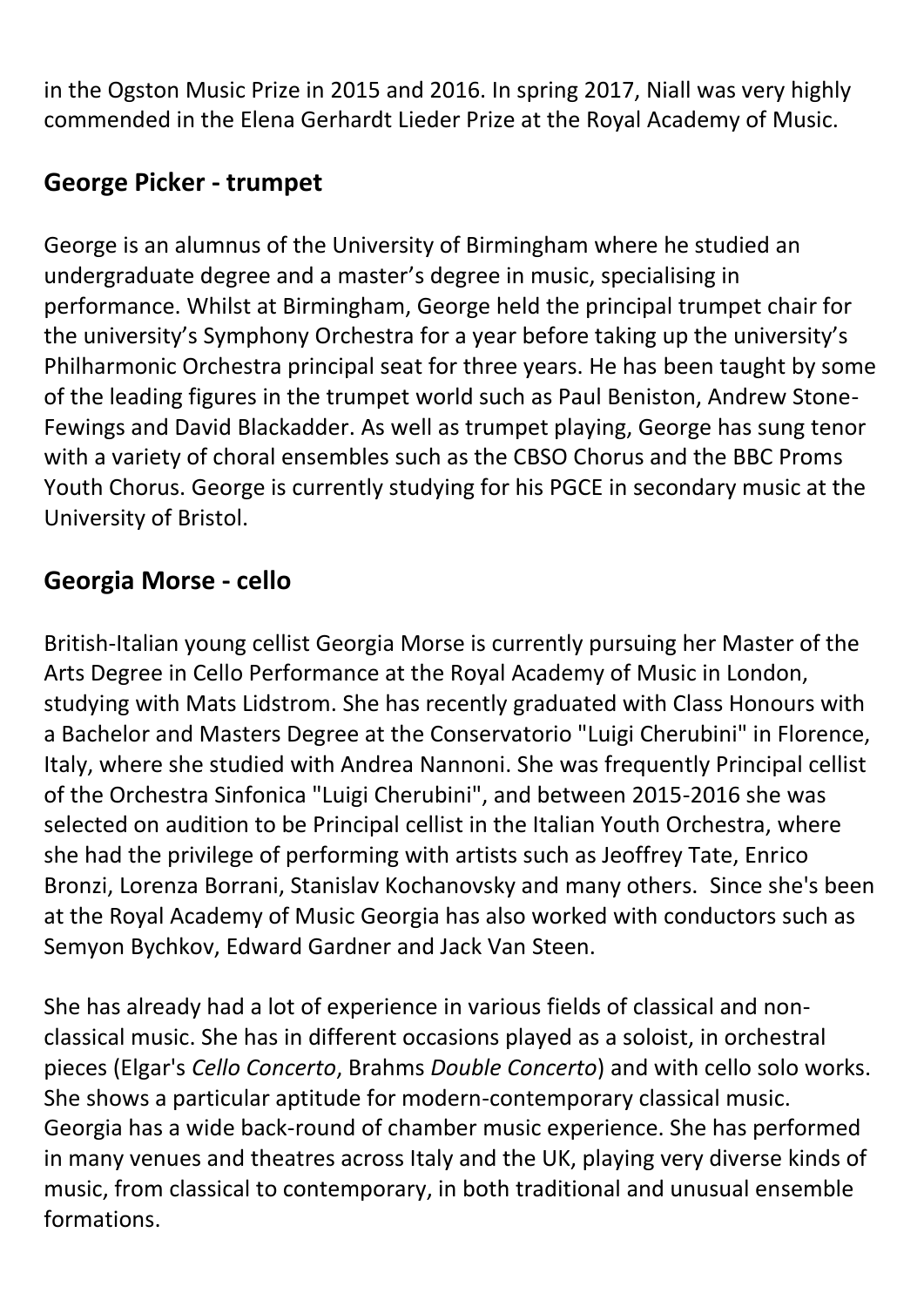Since 2016 Georgia has been working with Associazione Etruria Musica in Italy, with which she regularly plays for events, performing various types of music, from classical to pop/jazz. Along with performing, Georgia has had a great deal of experience teaching music and cello to students of all ages, children and adults. She is currently working on getting her LRAM diploma (teaching certificate) at the Royal Academy of Music.

### **Lydie Whiteley - horn**

Lydie is a Surrey based Product Manager for a medical devices company, following her biology degree at the University of Birmingham. Despite this she still finds time to perform regularly in concerts, shows and operas, and to teach horn, piano and singing.

While in her teens she spent 5 years as principal of the National Youth Wind Orchestra before moving to Co-Principal of the National Youth Orchestra of Great Britain. Between this and university she has performed in multiple BBC Proms, including singing in the semi-chorus of Elgar's *Dream of Gerontius* with Sir Simon Rattle and the Vienna Philharmonic Orchestra, and touring with them to close the Lucerne Festival. Other engagements have included performing for Royalty at the dinner receptions for the delegates of the 2012 Olympics and Paralympics.

### **Jack Apperley - conductor**

Jack Apperley is a London based freelance conductor. Under the tutelage of Patrick Russill, he graduated from the Royal Academy of Music where he obtained a Masters in Choral Conducting. He was awarded a Distinction and received the Sir Thomas Armstrong Choral Leadership Prize. Prior to this, Jack read Music at the University of Birmingham where he was mentored by Simon Halsey CBE. In October 2018, Jack was awarded Second Prize at the inaugural London International Choral Conducting Competition. He is the Music Director and Conductor of the Imperial College Chamber Choir and Concordia Voices. He is the Interim Music Director for Brentwood Choral Society and also directs several workplace choirs, for the John Lewis Partnership, the Royal College of Physicians and the Silicon Valley Bank. In 2018 Jack was the Guest Conductor of the Epsom Chamber Choir.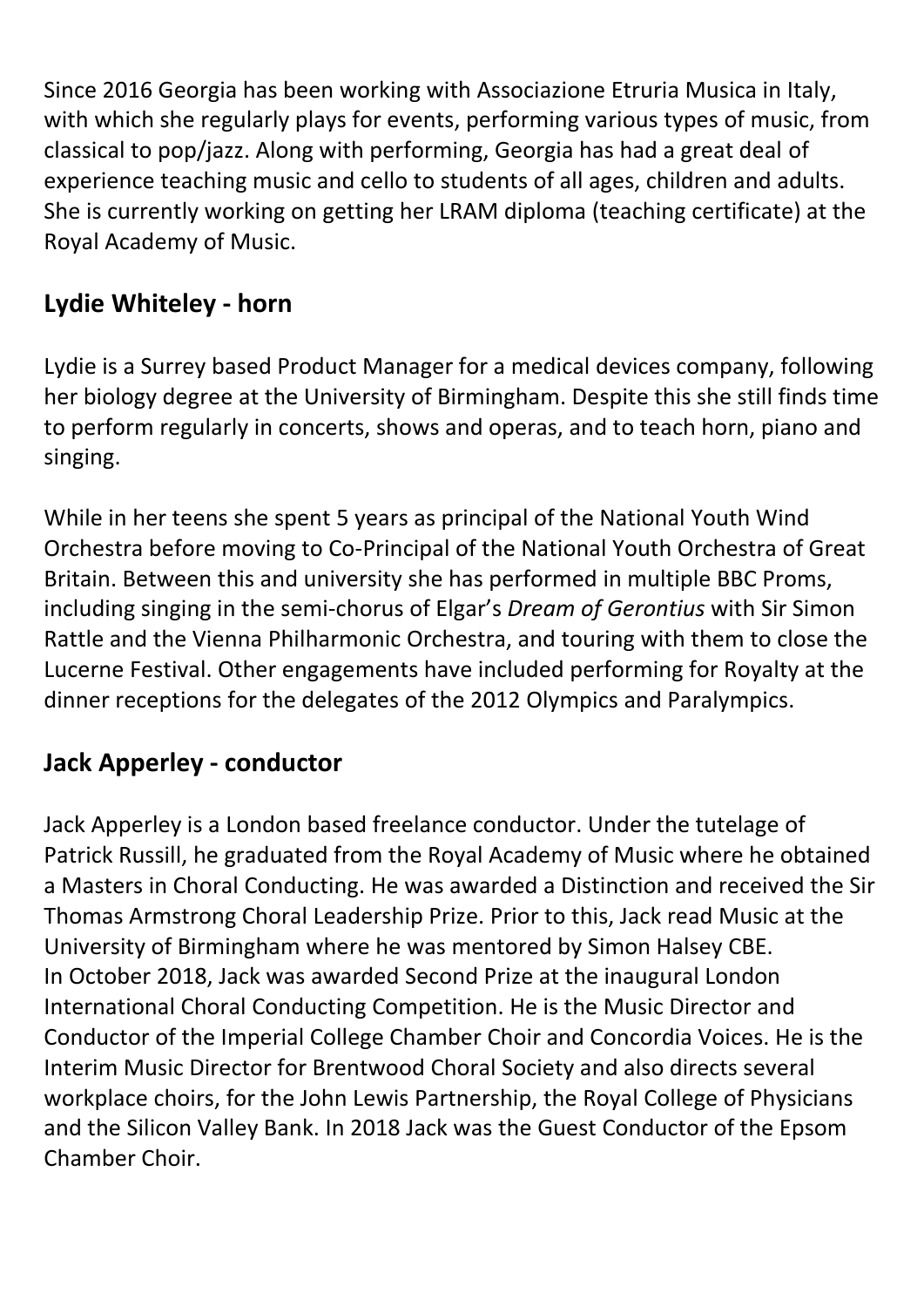Jack is an assistant to Simon Halsey and the London Symphony Chorus. This role has seen Jack stand in as Chorus Master for a performance of John Adam's oratorio *El Niňo* in Paris with the London Symphony Orchestra, conducted by the composer as well as assist in preparing the chorus for performances of Liszt's *Faust Symphony*, Bernstein's *Chichester Psalms*, Beethoven's *Ninth Symphony*, Britten's *Spring Symphony* and Bartók's *Cantata Profana*.

Whilst at the Academy, Jack participated in several masterclasses with ensembles such as the BBC Singers and the Clarion Choir as well as receiving tuition from Paul Brough, Jamie Burton, David Hill, Amy Bebbington and Roland Börger. Jack has also attended several summer schools hosted by Sing for Pleasure and the Yale School of Music where he was tutored by Manvinder Rattan, Sarah Tennant-Flowers and Simon Carrington respectively.

Highlights for the 2018 – 2019 season include this "Concert for Peace"; a semistaged performance of Britten's *St Nicolas* with Brentwood Choral Society and the Choirs' of Brentwood Cathedral; and the first creative collaboration with the Imperial College Chamber Choir featuring performances of Parry's *Songs of Farewell* and Palestrina's *Stabat Mater*.

### **Paul Ayres - accompanist**

Paul Ayres was born in Perivale, west London, studied music at Oxford University, and now works freelance as a composer & arranger, choral conductor & musical director, and organist & accompanist. He has received over one hundred commissions for new works, and his music is published in Canada, Germany, Norway, Russia, the UK and the USA. Paul is the regular conductor of City Chorus and the London College of Music Chorus (at the University of West London), accompanist of Concordia Voices, and associate accompanist of Crouch End Festival Chorus. He has led many music education workshops for children, and played piano for improvised comedy shows and musical theatre. Projects for 2019 include a concert/workshop tour of Massachusetts and New Hampshire, organ recitals in Germany, a programme of arrangements for choir & electric guitar, and a new musical for a primary school in Lambeth. Please visit **[www.paulayres.co.uk](http://www.paulayres.co.uk/)** to find out more.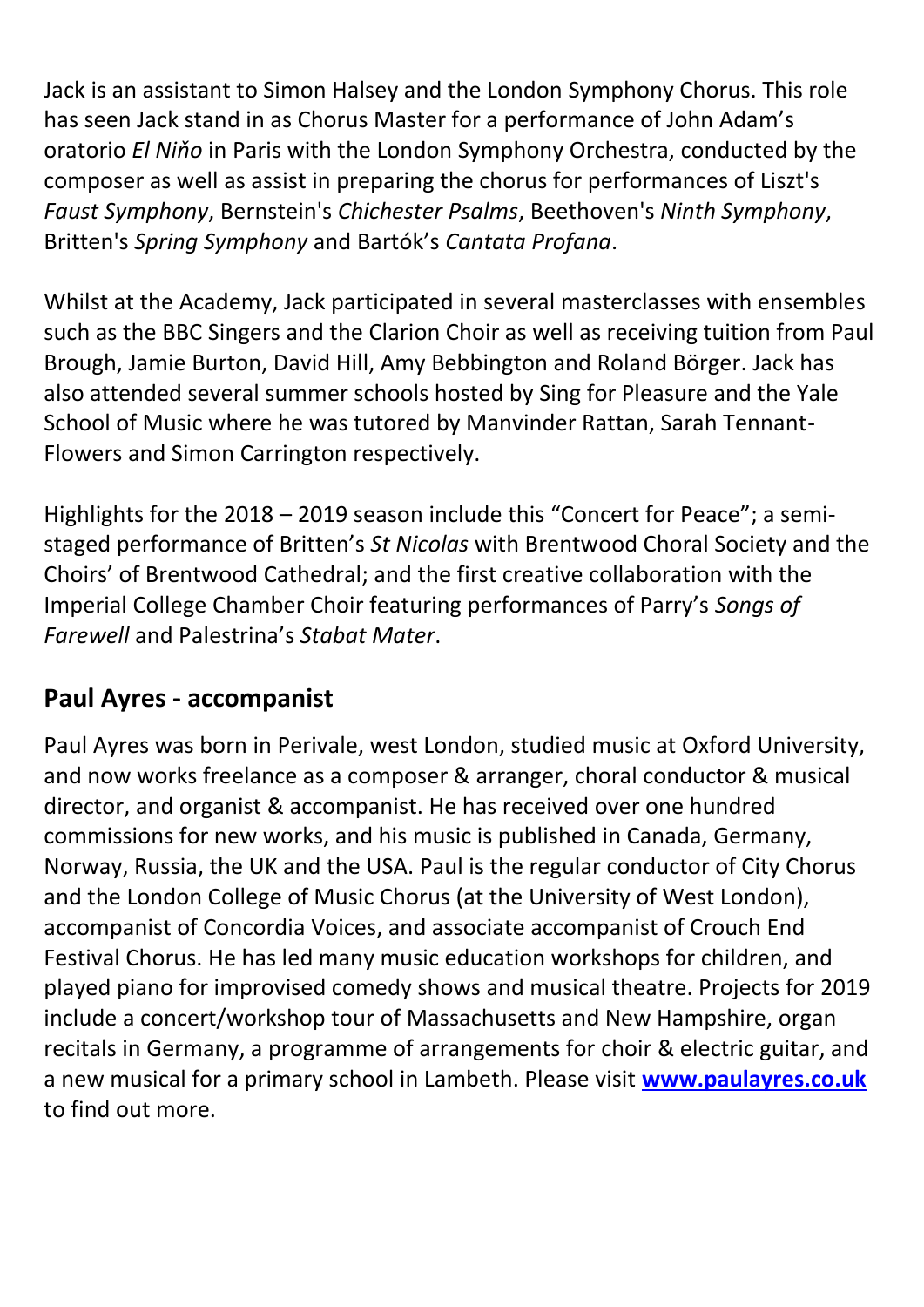### **Concordia Voices**

Concordia Voices is a well-established chamber choir of about 30 mixed voices and is currently directed by Jack Apperley. Our regular accompanist is the composer and arranger Paul Ayres.

The choir performs regularly in south-west London where it is based. We have also toured abroad and to other locations in the UK as well as taking part in local musical events. Concordia Voices enjoy performing music from a wide repertoire ranging over 4 centuries and the choir has a keen interest in performing the work of contemporary composers, including Jonathan Dove, James MacMillan, Morten Lauridsen, John Tavener and Naji Hakim.

Concordia Voices rehearse on Sunday evenings from 6.45pm to 9pm in Hampton Hill. We are a small, friendly choir and new singers are warmly welcome. If you are interested in joining us please contact our secretary for more information at, [secretary@concordiavoices.org](mailto:secretary@concordiavoices.org) or visit our web site for information on how to join the choir. [www.concordiavoices.org](http://www.concordiavoices.org/)

| <b>Soprano</b>         | <b>Alto</b>       | <b>Tenor</b>           | <b>Bass</b>            |
|------------------------|-------------------|------------------------|------------------------|
| Jackie Allen           | Lindsey Baldwin   | Colin Flood            | Alan Baldwin           |
| Lynda Beament          | Rebecca Bevan     | <b>Clive Hall</b>      | Andy Blyth             |
| Viviane Hardy          | <b>Julie Hall</b> | <b>Adrian Oxborrow</b> | <b>Adam Brown</b>      |
| Prill Hinckley         | Jane Newman       |                        | Philip Congdon         |
| Julia Lavery           | Barbara Orr       |                        | Vince Daly             |
| Margaret Lord          | Jane Purser       |                        | <b>Martin Hinckley</b> |
| Rosie Oxborrow         | Anne Rowett       |                        | Christopher Johnson    |
| <b>Ruth Parker</b>     | Janet Taylor      |                        | <b>Tim Rowett</b>      |
| <b>Heloise Plumley</b> |                   |                        |                        |
| <b>Fiona Rowett</b>    |                   |                        |                        |
| Helen Sugiyama         |                   |                        |                        |
|                        |                   |                        |                        |